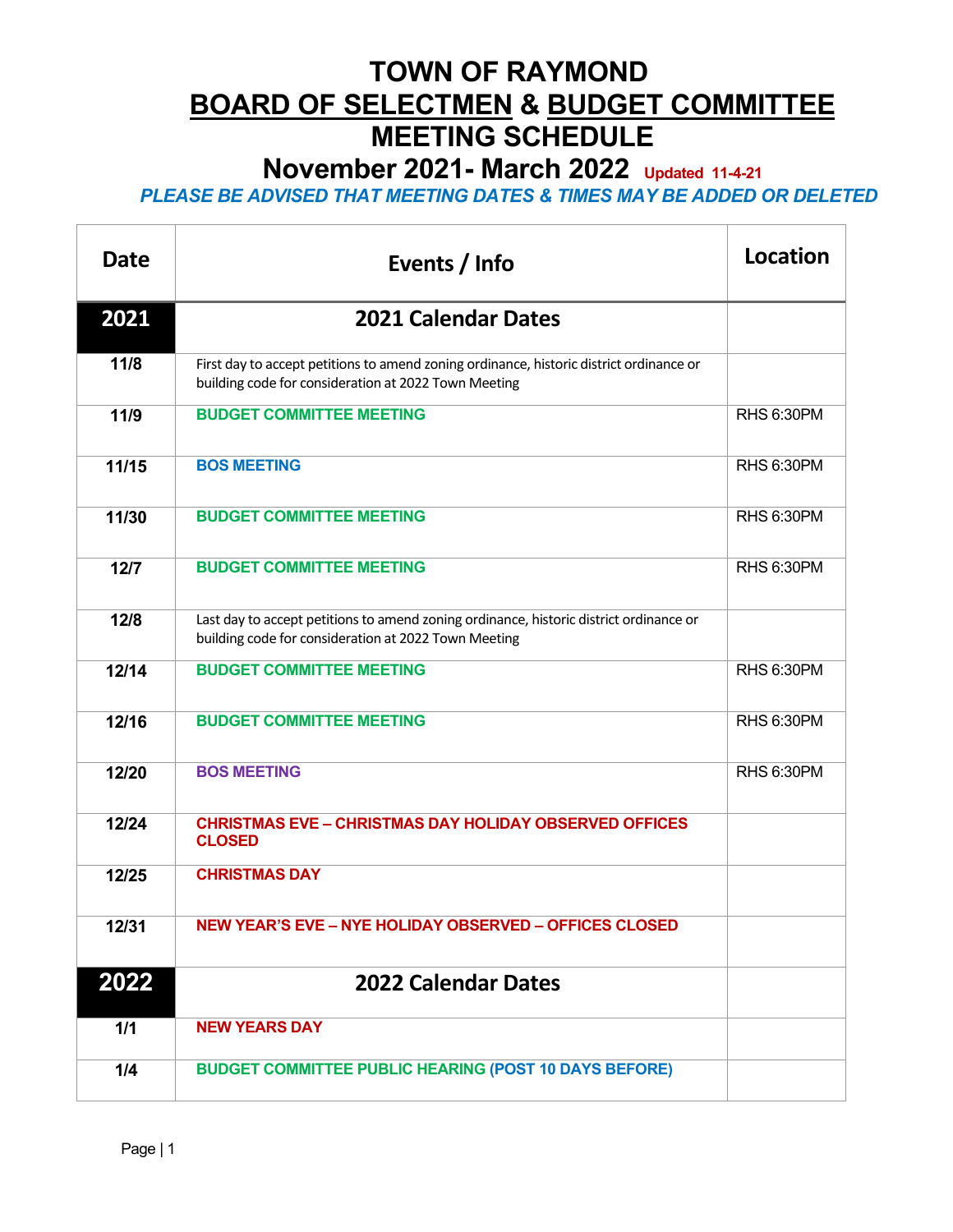#### **November 2021- March 2022 Updated 11-4-21**

| 1/6  | Last day to post and publish notice for first hearing on proposed adoption<br>or amendment of zoning ordinance, historic district ordinance or building code if<br>a second hearing is anticipated. [RSA 675:3, $:7 - 10$ clear days before January<br>17                                                                                                                                                                                                                               |                   |
|------|-----------------------------------------------------------------------------------------------------------------------------------------------------------------------------------------------------------------------------------------------------------------------------------------------------------------------------------------------------------------------------------------------------------------------------------------------------------------------------------------|-------------------|
| 1/6  | <b>BUDGET COMMITTEE PUBLIC HEARING SNOW DATE</b><br>(POST 10 DAYS BEFORE)                                                                                                                                                                                                                                                                                                                                                                                                               |                   |
| 1/7  | Last day for governing body to vote to extend polling hours at March 8 elections                                                                                                                                                                                                                                                                                                                                                                                                        |                   |
| 1/10 | <b>BOS MEETING (TENTATIVE DATE)</b>                                                                                                                                                                                                                                                                                                                                                                                                                                                     | <b>RHS 6:30PM</b> |
| 1/11 | BUDGET COMMITTEE 2 <sup>ND</sup> PUBLIC HEARING (POST 10 DAYS BEFORE)                                                                                                                                                                                                                                                                                                                                                                                                                   |                   |
| 1/11 | • Last day to publish notice of January 18 session for correction of the checklist<br>(required on day before opening of candidate filing period). Notice must be posted<br>in 2 appropriate places, one of which shall be the town's Internet website, if such<br>exists, or shall be published in a newspaper of general circulation at least 7 days<br>prior to the session. [RSA 654:27; 669:5]<br>• Last day for voters to petition select board to include an article in the town |                   |
|      | meeting warrant, provided that if a petitioned article proposes a bond<br>governed by RSA 33:8-a, the deadline is the preceding Friday, January 7.<br>[RSA 39:3; 40:13, II-a(b)] Important Calendar Category:<br>SB2/Official (March) Town Meeting Calendar<br>• Last day for giving notice of January 18 public hearing on annual budget. [RSA                                                                                                                                         |                   |
|      | 32:5, I; 40:13, II-a (a)]                                                                                                                                                                                                                                                                                                                                                                                                                                                               |                   |
|      | • Last day for select board to publish notice of time, place and subject of public<br>hearing on bond or note issue over \$100,000. [RSA 40:13, II-a(a); 33:8-a, I]                                                                                                                                                                                                                                                                                                                     |                   |
| 1/13 | <b>BUDGET COMMITTEE PUBLIC HEARING - SNOW DATE</b><br>(POST 10 DAYS BEFORE)                                                                                                                                                                                                                                                                                                                                                                                                             | <b>RHS 6:30PM</b> |
| 1/17 | <b>MARTIN LUTHER KING DAY - HOLIDAY OFFICES CLOSED</b>                                                                                                                                                                                                                                                                                                                                                                                                                                  |                   |
| 1/17 | • Last day to hold first public hearing by Planning Board on proposed adoption<br>or amendment of zoning ordinance, historic district ordinance or building<br>code if a second public hearing is anticipated. [RSA 675:3] (See note for<br>January 31. Because final proposal must be included in warrant and<br>posted by January 31, it is strongly recommended that first hearing be<br>held before this date.)                                                                     |                   |
| 1/18 | • Last day to hold public hearing on bond or note issue over \$100,000. Hearing<br>can be held no earlier than 60 days before First Session. [RSA 33:8-a, I;<br>40:13, II-a (c)]<br>• Supervisors must hold a session from 7 to 7:30 p.m. to correct the checklist<br>on day before opening of candidate filing period. [RSA 669:5; 654:27]                                                                                                                                             |                   |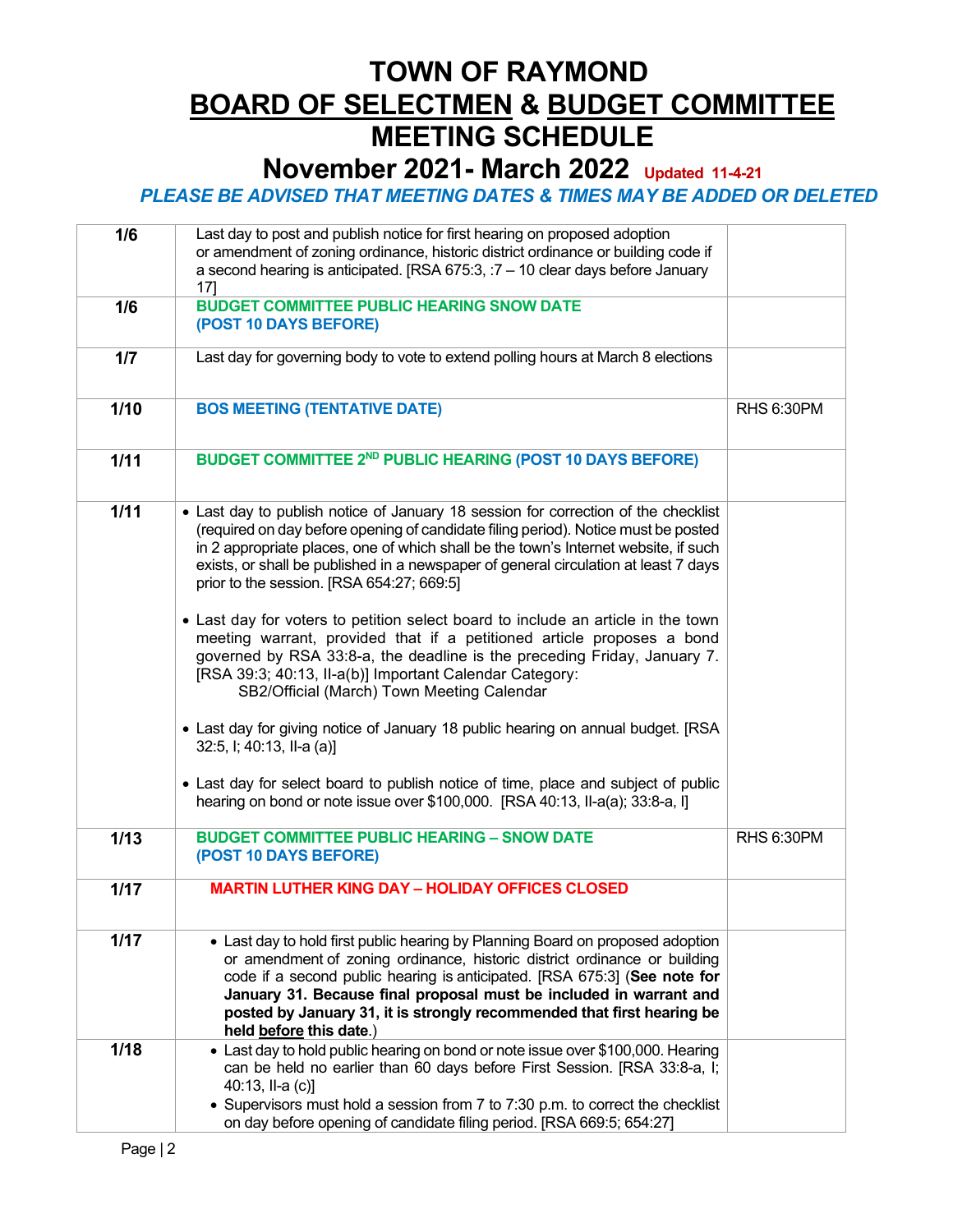**November 2021- March 2022 Updated 11-4-21**

#### *PLEASE BE ADVISED THAT MEETING DATES & TIMES MAY BE ADDED OR DELETED*

 $\overline{\phantom{0}}$ 

 $\overline{\phantom{0}}$ 

|        | • Last day to hold public hearing on annual budget. [RSA 32:5, I and V; 40:13,<br>$II-a(c)]$                                                                                                                                                                                                                                                                                                                                                                                                                                                                                                                                                                                                                                                                                                                                                                                                                                                                                                                                                                                               |                   |
|--------|--------------------------------------------------------------------------------------------------------------------------------------------------------------------------------------------------------------------------------------------------------------------------------------------------------------------------------------------------------------------------------------------------------------------------------------------------------------------------------------------------------------------------------------------------------------------------------------------------------------------------------------------------------------------------------------------------------------------------------------------------------------------------------------------------------------------------------------------------------------------------------------------------------------------------------------------------------------------------------------------------------------------------------------------------------------------------------------------|-------------------|
| 1/19   | First day for candidates in towns with non-partisan official ballot system to file<br>declarations of candidacy with town clerk. [RSA 669:19; 652:20; 40:13, VII]                                                                                                                                                                                                                                                                                                                                                                                                                                                                                                                                                                                                                                                                                                                                                                                                                                                                                                                          |                   |
| 1/20   | Last day to post and publish notice for last hearing on January 31 for proposed<br>adoption or amendment of zoning ordinance, historic district ordinance or building<br>code. Notice of the time of place of each hearing must be given 10 days prior to<br>the hearing, not including the day notice is posted or the day of the hearing. [RSA<br>675:7.]                                                                                                                                                                                                                                                                                                                                                                                                                                                                                                                                                                                                                                                                                                                                |                   |
| $1/24$ | <b>BOS MEETING (TENTATIVE DATE)</b>                                                                                                                                                                                                                                                                                                                                                                                                                                                                                                                                                                                                                                                                                                                                                                                                                                                                                                                                                                                                                                                        | <b>RHS 6:30PM</b> |
| 1/27   | Last day for the official budget committee (if adopted in the town) to deliver<br>copies of the final budget and recommendations to the governing body. [RSA<br>32:16, IV; 40:13, II-a(c)]                                                                                                                                                                                                                                                                                                                                                                                                                                                                                                                                                                                                                                                                                                                                                                                                                                                                                                 |                   |
| 1/28   | Last day for filing declaration of candidacy with town clerk in towns with non-<br>partisan official ballot system. Town clerk's office must be open at least from<br>3 to 5 p.m. [RSA 669:19; 652:20; 40:13, VII]                                                                                                                                                                                                                                                                                                                                                                                                                                                                                                                                                                                                                                                                                                                                                                                                                                                                         |                   |
| $1/31$ | <b>BOS MEETING (TENTATIVE DATE)</b>                                                                                                                                                                                                                                                                                                                                                                                                                                                                                                                                                                                                                                                                                                                                                                                                                                                                                                                                                                                                                                                        | <b>RHS 6:30PM</b> |
| 1/31   | Last day for planning board to hold final public hearing on adoption or<br>$\bullet$<br>amendment of zoning ordinance, historic district ordinance or building<br>code. [NOTE: Any proposed ordinance or amendment must be<br>included in warrant, which must be posted today. For this reason, it is<br>strongly recommended that the final hearing be held before this<br>date.] Planning board must also determine final form. An official copy<br>of any final proposal must be placed on file in the town clerk's office not<br>later than the fifth Tuesday before town meeting (town meeting is March<br>8, the fifth Tuesday before is February 1). [RSA 675:3]<br>Last day for select board to post warrant and budget at all polling places<br>$\bullet$<br>and at clerk's office or town hall. Warrant shall state place, day and hour<br>for each of the two separate sessions. For the Second Session, the<br>warrant shall also state the hour of the election, hour polls open and<br>close, and which items are to be voted on by ballot. [RSA 40:13, II and<br>$II-a(d)]$ |                   |
| 2/1    | Last day for official copy of final proposal to adopt or amend zoning<br>ordinance, historic district ordinance or building code to be placed on file<br>at town clerk's office. [RSA 675:3, V.] (See entry for January 31 above-<br>must be ready by that date.)                                                                                                                                                                                                                                                                                                                                                                                                                                                                                                                                                                                                                                                                                                                                                                                                                          |                   |

 $\Gamma$ 

 $\overline{\phantom{a}}$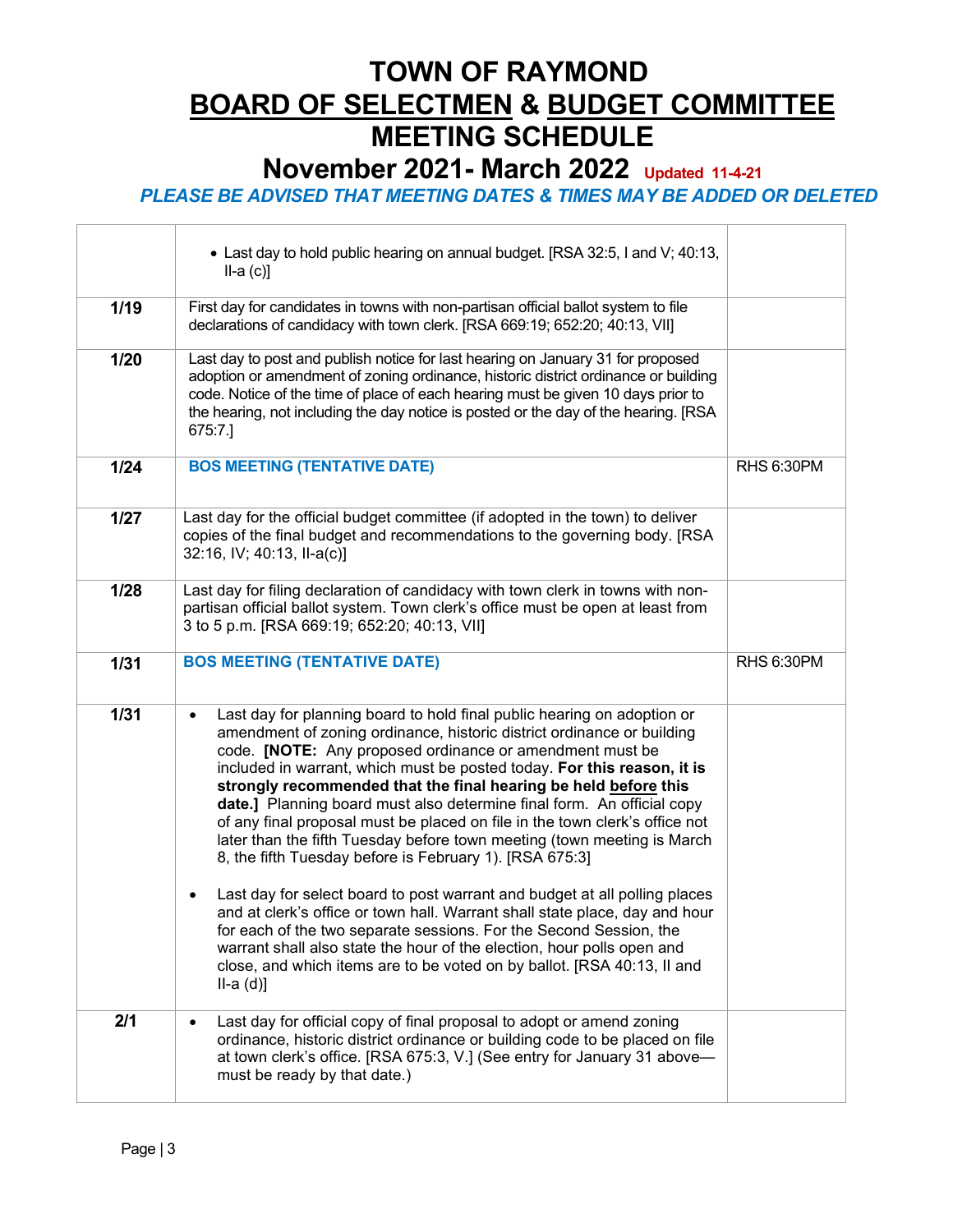### **November 2021- March 2022 Updated 11-4-21**

| 2/5  | <b>TOWN DELIBERATIVE SESSION</b><br>Earliest date to hold First Session of town meeting. Governing body sets date.<br>[RSA 40:13, III]                                                                                                                                                                                                                                                                                                                                                      | RHS 10am          |
|------|---------------------------------------------------------------------------------------------------------------------------------------------------------------------------------------------------------------------------------------------------------------------------------------------------------------------------------------------------------------------------------------------------------------------------------------------------------------------------------------------|-------------------|
| 2/12 | <b>SCHOOL DELIBERATIVE SESSION</b><br>Last day to hold First Session of town meeting. [RSA 40:13, III]                                                                                                                                                                                                                                                                                                                                                                                      | RHS 10am          |
| 2/14 | <b>BOS MEETING- TENTATIVE DATE</b>                                                                                                                                                                                                                                                                                                                                                                                                                                                          | <b>RHS 6:30PM</b> |
| 2/19 | Last day to post and publish notice, of the day, hour, and place of February<br>26 session to correct the checklist. Notice must be posted in 2 appropriate<br>places, one of which shall be the town's Internet website, if such exists, or<br>shall be published in a newspaper of general circulation at least 7 days prior<br>to the session. [RSA 654:27; 669:5; 40:13, VII]                                                                                                           |                   |
| 2/21 | <b>HOLIDAY - PRESIDENT'S DAY - TOWN OFFICES CLOSED</b>                                                                                                                                                                                                                                                                                                                                                                                                                                      |                   |
| 2/21 | Last day to hold public hearing on question of establishing a special revenue<br>fund. Hearing must be held at least 15 but not more than 30 days prior to<br>meeting where question will be voted on. Notice of the hearing shall be<br>posted in at least 2 public places and published in a newspaper at least 7<br>days before the hearing. [RSA 31:95-d, I (b)]                                                                                                                        |                   |
| 2/26 | Last day for town clerk to accept voter registration applications for<br>Second Session of annual meeting. (Voters may register on election day<br>for all town, city, school district and village district elections.) [RSA 654:8;<br>40:13, VII; 654:27]<br>Supervisor of Check list Reports: Reports of transfer, death and removal<br>$\bullet$<br>of names to be acted on by supervisor of the checklist. [RSA 654:27;<br>654:36-:37; 654:44]                                          |                   |
|      | Supervisors to hold session for correction of checklist for Second Session<br>$\bullet$<br>of annual meeting for no fewer than 30 minutes. No corrections or<br>additions may be made after this session until election day, except as<br>provided in RSA 659:12. [RSA 654:27; 654:28; 669:5; 40:13, II-d, VII]                                                                                                                                                                             |                   |
| 3/1  | Annual town report with final budget and ballot questions must be<br>available today. [RSA 40:13, II]                                                                                                                                                                                                                                                                                                                                                                                       |                   |
|      | Last day to submit zoning ordinance protest petition to require 2/3<br>vote at town meeting. [RSA 675:5; 40:13, VII]                                                                                                                                                                                                                                                                                                                                                                        |                   |
| 3/7  | The town clerk's office shall be open to receive applications for absentee<br>ballots, to provide voters the opportunity to complete absentee ballots, and to<br>receive returned ballots on the Monday immediately prior to an election at a<br>minimum from 3:00 p.m. to 5:00 p.m. The clerk may designate a deputy clerk<br>or assistant to provide this service, provided the individual has taken the oath<br>of office and has been trained in the requirements for using an absentee |                   |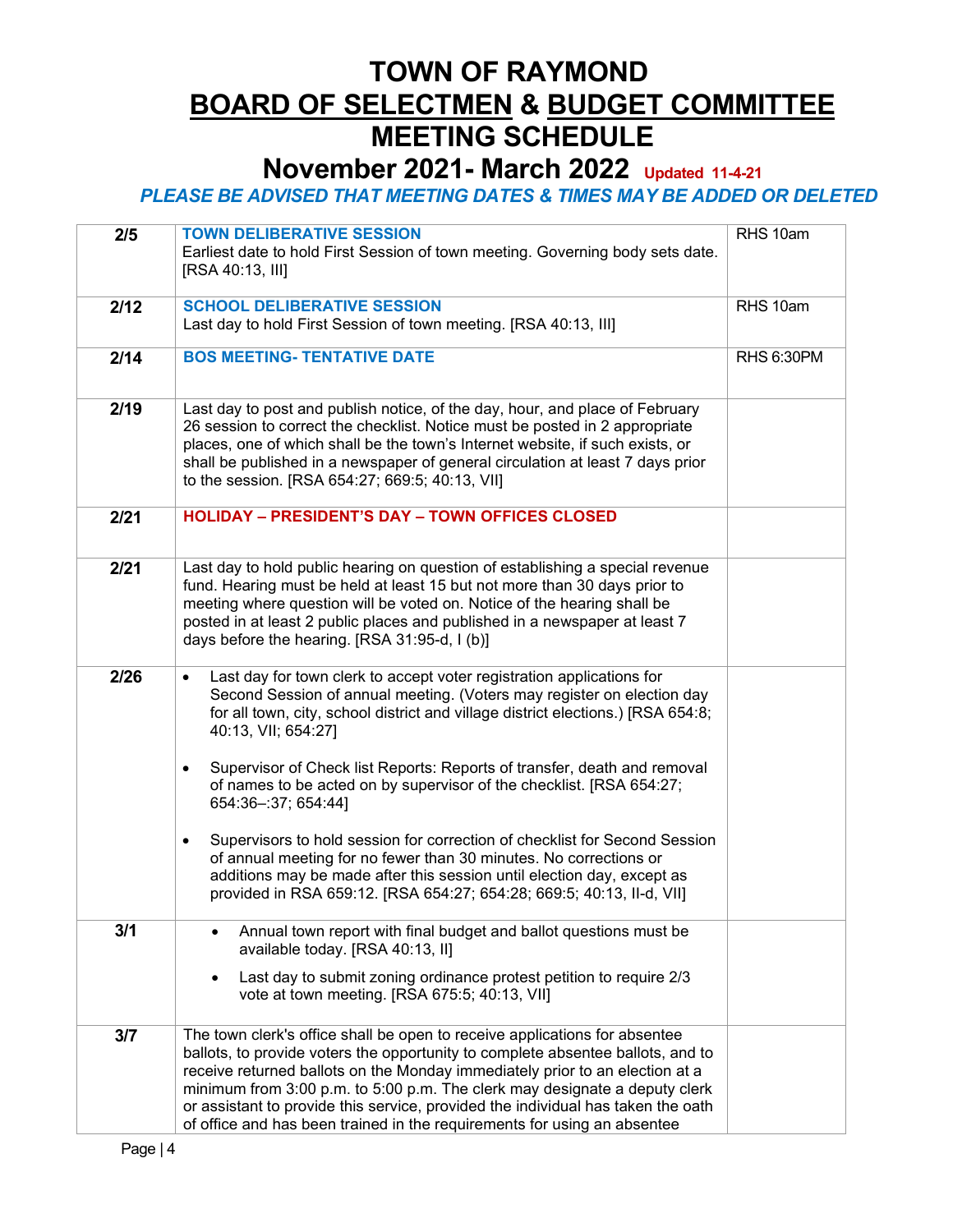### **TOWN OF RAYMOND BOARD OF SELECTMEN & BUDGET COMMITTEE MEETING SCHEDULE November 2021- March 2022 Updated 11-4-21**

|      | ballot and the procedures for issuing and receiving absentee ballots. [RSA<br>657:1, II (c)]                                                                                                                                                                                                                                                                                                                                                                                                                    |                         |
|------|-----------------------------------------------------------------------------------------------------------------------------------------------------------------------------------------------------------------------------------------------------------------------------------------------------------------------------------------------------------------------------------------------------------------------------------------------------------------------------------------------------------------|-------------------------|
| 3/8  | Last day for town clerk to accept completed absentee ballots; clerk, or clerk's<br>designee, must be available at least between 3 and 5 p.m. No absentee<br>ballots may be accepted after 5 p.m. [RSA 669:29; 657:22; 652:20; 40:13, VII]                                                                                                                                                                                                                                                                       |                         |
| 3/8  | <b>TOWN VOTING- SECOND SESSION</b><br>Second Session of annual meeting to elect officers, to vote on all questions<br>required by law to be on official ballot, and to vote on all warrant articles from First<br>Session of annual meeting. Voters may register at the polls. [RSA 40:13, VII;<br>654:7-a]. If new tax collector is elected or appointed, select board audits accounts<br>and issues a new warrant. [RSA 41:36] Votes taken at the second session shall<br>not be reconsidered [RSA 40:13, XV] | <b>IHGMS</b><br>7AM-7PM |
| 3/11 | Last day for any person for whom a vote was cast to apply to town clerk for a<br>recount (to be conducted not earlier than 5 nor later than 10 days after receipt of<br>the application). Town clerk must be available at least between 3 and 5 p.m. to<br>receive application and must provide at least 3 days' notice of recount date to<br>candidates for that office. [RSA 669:30-:31; 652:20]                                                                                                              |                         |
| 3/14 | Select board must appoint town treasurer by today if annual meeting fails either<br>to elect one or to vote to authorize the appointment rather than the election of the<br>treasurer. [RSA 41:27; 41:26-e]<br><b>BOS MTG ELECTION OF OFFICERS/ORGANIZATION MTG</b>                                                                                                                                                                                                                                             | <b>RHS 6:30PM</b>       |
| 3/15 | Last day for 10 voters of a town to petition clerk to recount ballots on any question<br>printed on official ballot. [RSA 40:4-c]                                                                                                                                                                                                                                                                                                                                                                               |                         |
| 3/18 | Town clerk to forward to select board and treasurer certified copy of any vote to<br>transfer surplus to capital reserve funds within 10 days of such vote. Surplus<br>must be transferred by treasurer to trustees of trust funds immediately after<br>receipt of order of select board. [RSA 35:11]                                                                                                                                                                                                           |                         |
| 3/28 | Minutes and various reports must be filed with the Department of Revenue<br>$\bullet$<br>Administration within 20 days after the close of town meeting. [RSA 21-J:34]<br>Town clerk must report names and addresses of all town officers to<br>$\bullet$<br>commissioner of revenue administration after annual election. There is an<br>ongoing duty to report changes as they occur. [RSA 41:19; Rev 1707.13 -<br>report to be made within 20 days of the town meeting]                                       |                         |
| 3/31 | Town clerk to send 2 copies of town report to State Library and 1 copy of town<br>report to UNH Library within 30 days of March 1, the date by which the town report<br>must be made available. [RSA 41:22; 201-A:18]                                                                                                                                                                                                                                                                                           |                         |
| 4/7  | Appointed municipal budget committee members must be named within 30 days<br>after town meeting. [RSA 32:15, II]                                                                                                                                                                                                                                                                                                                                                                                                |                         |
| 5/7  | Ballots and absentee voting materials for election of town officers at town meeting<br>may be destroyed by the town clerk after the contest is settled and all appeals<br>have expired or at least 60 days after the election, whichever is longer. [RSA<br>657:16; 657:22; 659:100-:101; 669:25; 33-A:3-a]                                                                                                                                                                                                     |                         |